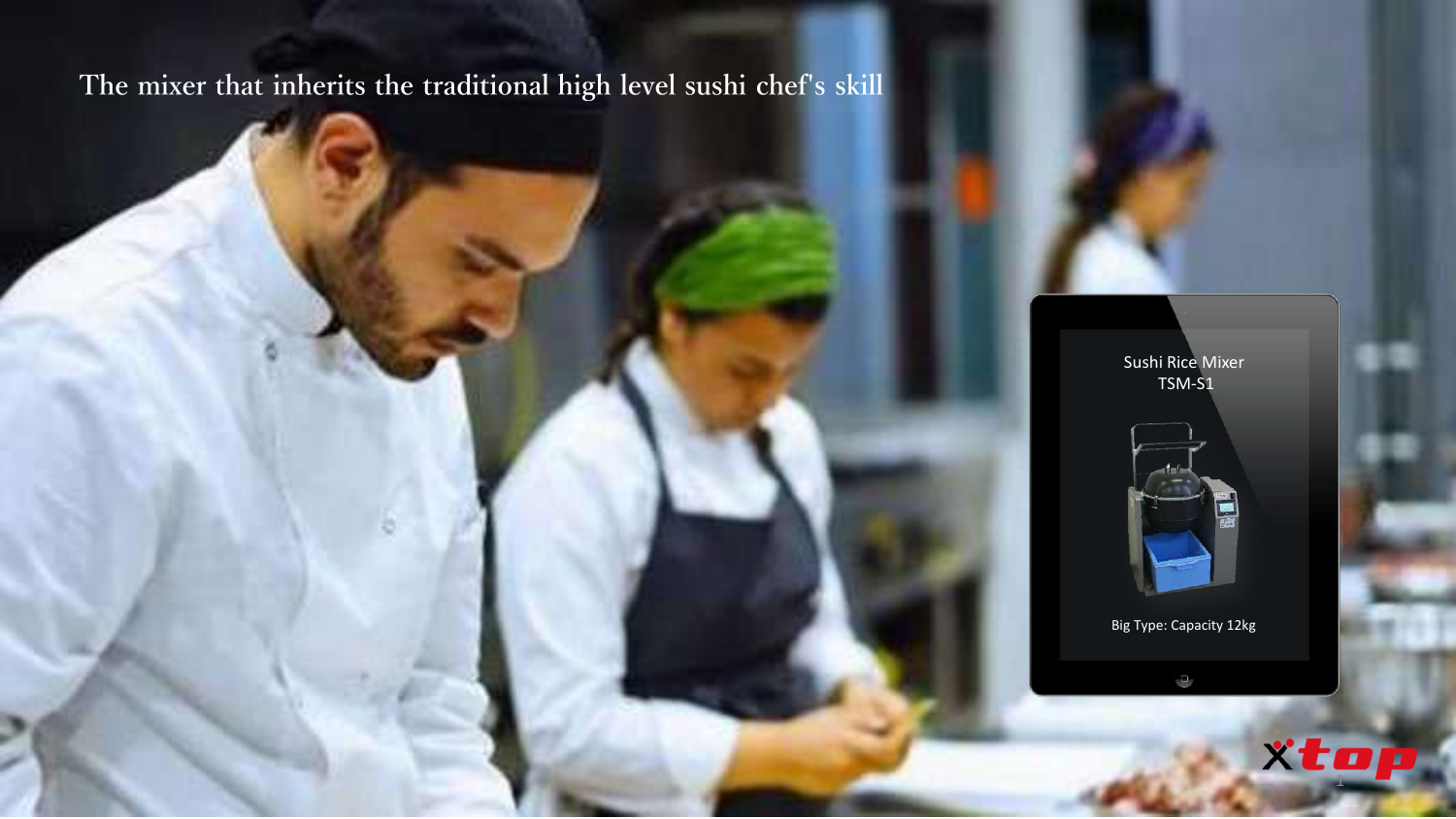### **TSM-S1 with precise and quick pro sushi chef skills**



### **Mixing**

Four mixing bars that are invented and designed for mixing sushi vinegar well, uniformly and quickly.

The movement of tank rotation and bars is calculated and referenced by well trained professional sushi chef.



### **Cooling**

High-power fan motor cools sushi rice down in the sphered-formed tank that is designed for removing moisture and heat of sushi rice immediately. The circulation of cool wind also removes the stickiness and acidity for delicious sushi rice making.



#### **Resting**

Maximum 12.0kg rice can be put in the spheredformed tank. It is designed for scattering sushi rice in the tank by rice own weight, in order to make non soggy and non mushy rice.



**Three years of cooking rice, five years of vinegar mixing and cooling at same time**

**That is how we say " Skill of professional sushi chef"**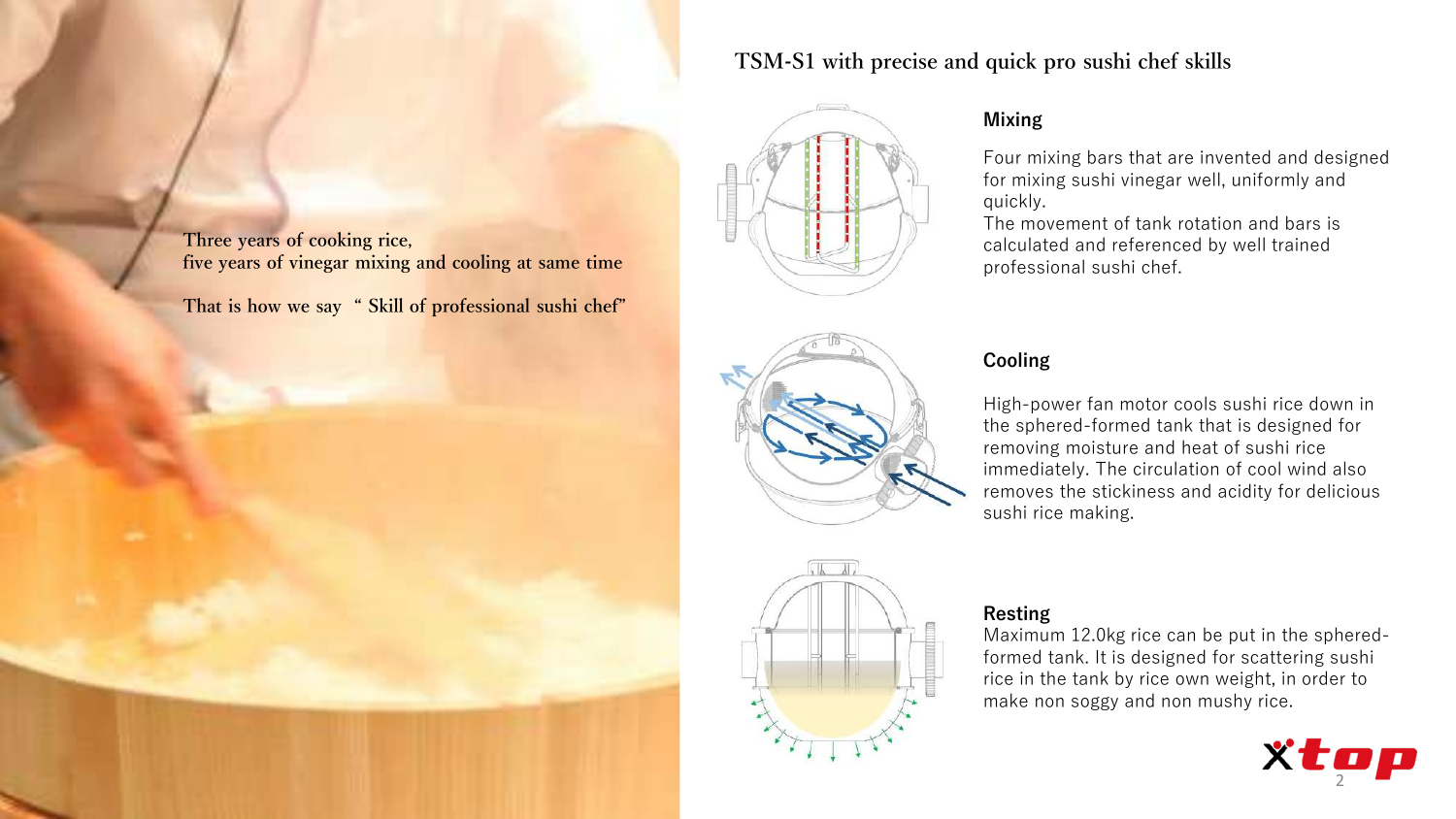## **PRODUCT QUALITY**



**IP67 WATERPROOFING TOUCH PANEL DISPLAY** It is waterproofed and blight and clear to visualize.



**IP67 WATERPROOFING COMPATIBLE SENSOR**  The sensor IP67 type is excellent in waterproofness and oil resistance.



**HIGH GRADE MOTOR** Japanese manufactured motor with overheated protection guarantees durability and long life use.



**OVER HEAT PROTECTION** High performance with overheat and overload protection.



**ENERGY CONSERVATION** Power consumption is only 120 watts at maximum.

xtop



**SUS304** Main parts are made of stainless steel 304 type for making rust resistant and strength of structure.



**SUS304 Wheels** Wheels are made of stainless steel 304 type for making rust resistant and smoother rotation.



**NON STICK COATING** The tank is coated with a high quality Teflon-coated Dupont product that does not adhere to sushi rice.



**STANDARDS FOR OVERSEAS** It corresponds to the standard such as UL,CSA, NSF and CE.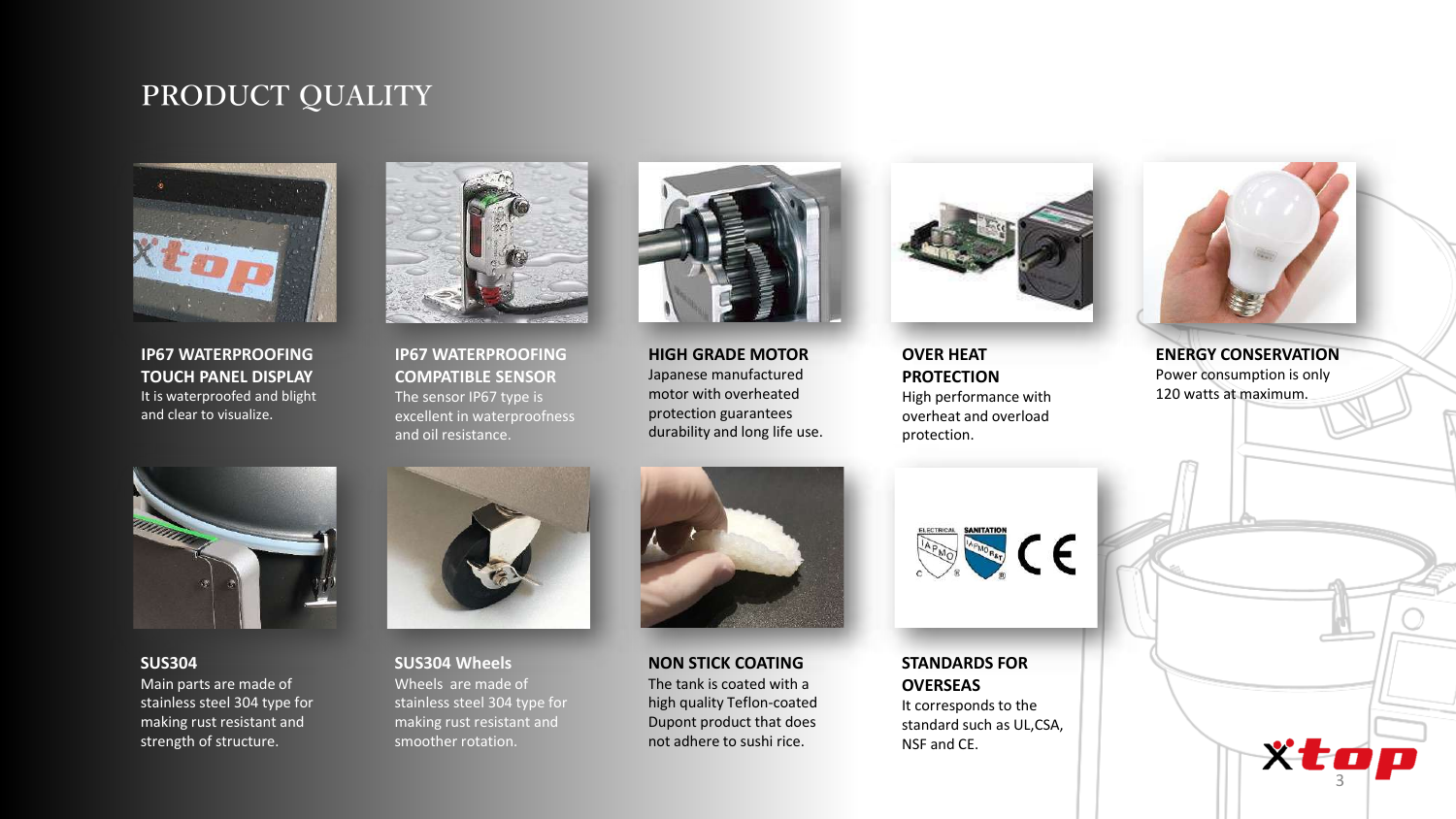## **HIGH PERFORMANCE FUNCTION-1**



**EASY OPERATION** Only pressing start button and removing rice out button, basically.



**EASY SETTING** Setting action is selecting mode by touching touch panel display only.



**SELECTING LANGUAGE** Easy to select and set the language for users.



**OPERATION MOVIE** Short movie as reference and reminder for users.

xtop



**LARGE CAPACIYT** Maximum 12.0 kg sushi rice can be prepared.



**AUTOMATIC RICE REMOVING** Sushi rice can be taken out to the rice container automatically.



**HIGH SPEED PROCESS** Mixing, resting and cooling in 5 minutes.

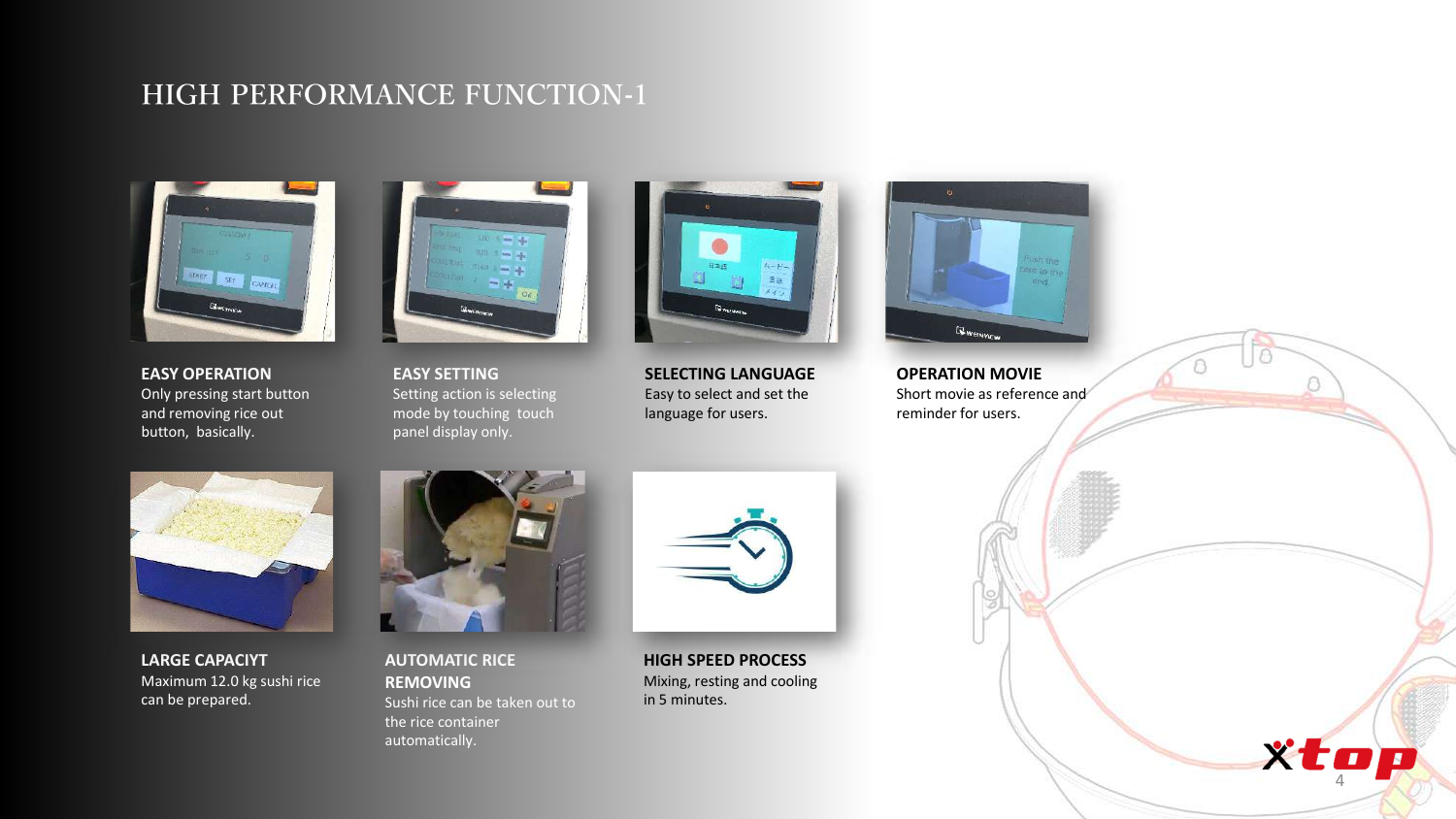## **HIGH PERFORMANCE FUNCTION-2**



**ALARM** It will remind the timing of READY for removing rice out.



**TANK RACK** Smoother operation support for work efficiency.



**COMPACT DESIGN \* Smallest in the world** W67xD46xH110cm size. \*January 2019



**EASY CLEANING 1** Taking the washable parts our in 30 seconds.



**EASY CLEANING 2** Tank is coated non rice sticky coating.



**EASY CLEANING 3** It can be moved easily with wheels for cleaning the floor.



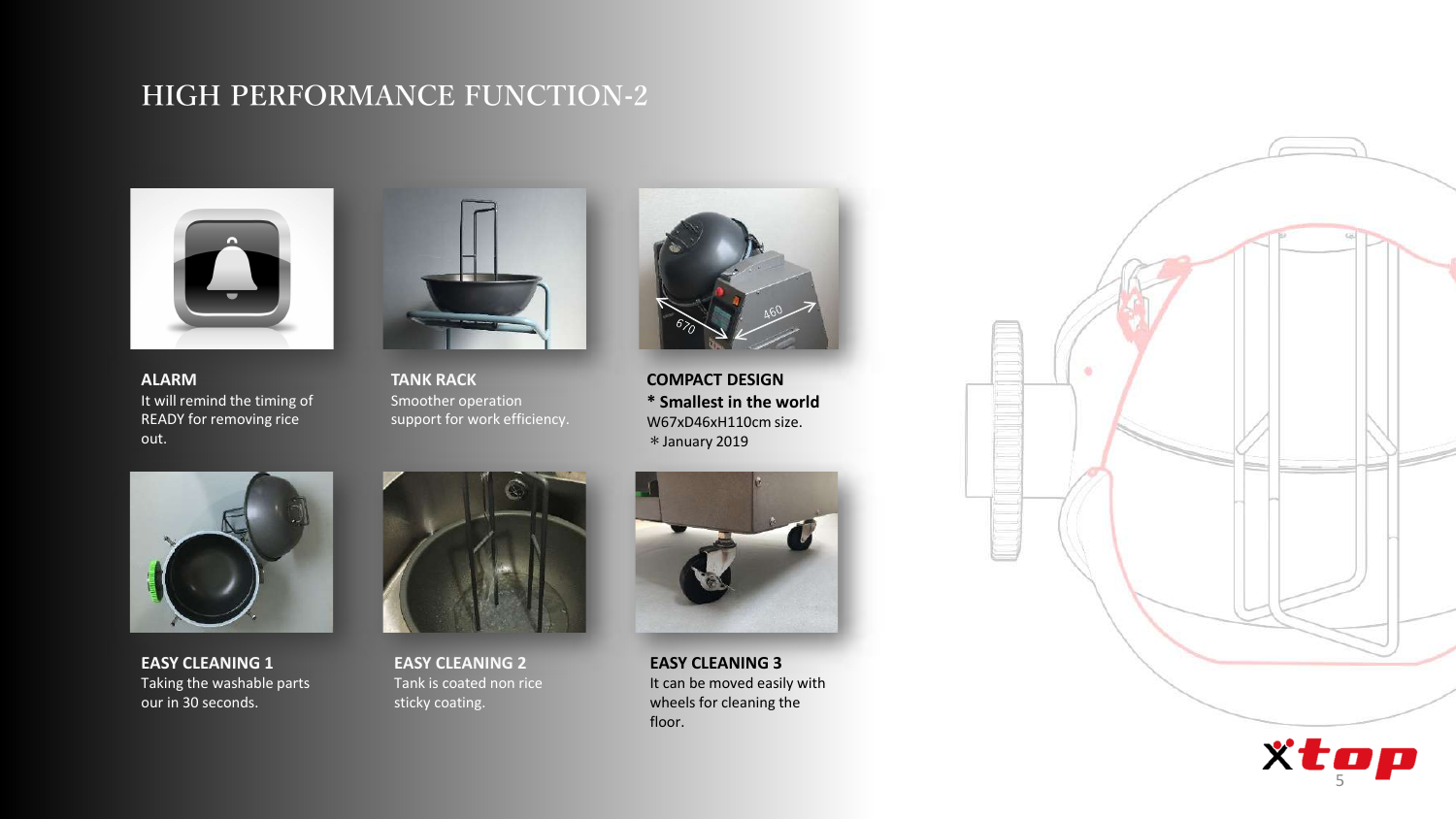